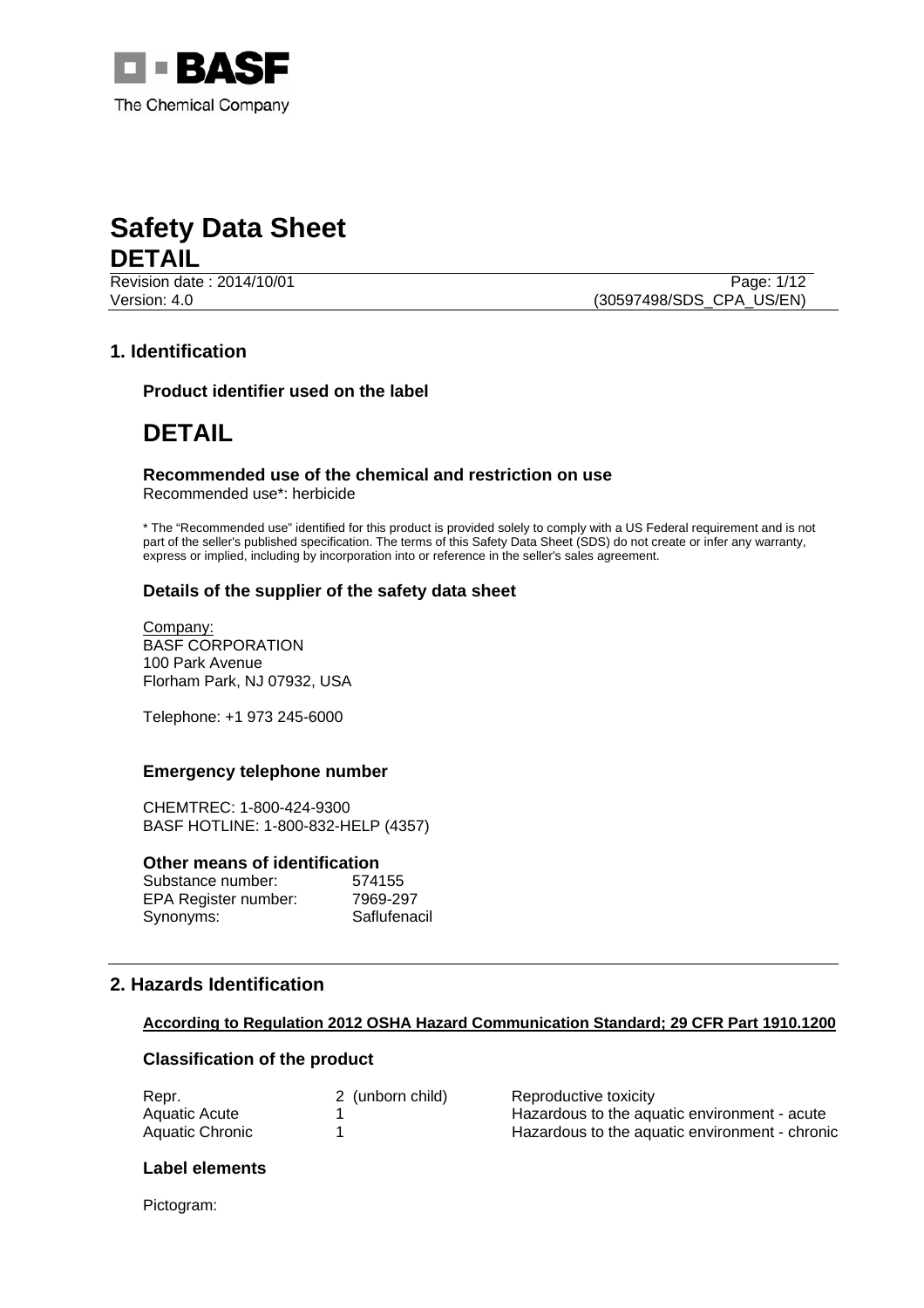# **Safety Data Sheet**

**DETAIL**

Revision date : 2014/10/01 Page: 2/12 Version: 4.0 (30597498/SDS\_CPA\_US/EN)



# **Hazards not otherwise classified**

Labeling of special preparations (GHS):

The following percentage of the mixture consists of components(s) with unknown hazards regarding the acute toxicity: 32 % dermal

The following percentage of the mixture consists of components(s) with unknown hazards regarding the acute toxicity: 30 % oral

The following percentage of the mixture consists of components(s) with unknown hazards regarding the acute toxicity: 41 % Inhalation - vapour

The following percentage of the mixture consists of components(s) with unknown hazards regarding the acute toxicity: 41 % Inhalation - mist

Product contains the following components and may cause an allergic skin reaction: Preparation based on isothiazolone

# **According to Regulation 1994 OSHA Hazard Communication Standard; 29 CFR Part 1910.1200**

### **Emergency overview**

CAUTION: HARMFUL IF SWALLOWED. HARMFUL IF ABSORBED THROUGH SKIN. May cause moderate but temporary irritation to the eyes. KEEP OUT OF REACH OF CHILDREN. KEEP OUT OF REACH OF DOMESTIC ANIMALS. Avoid contact with the skin, eyes and clothing. Avoid inhalation of mists/vapours.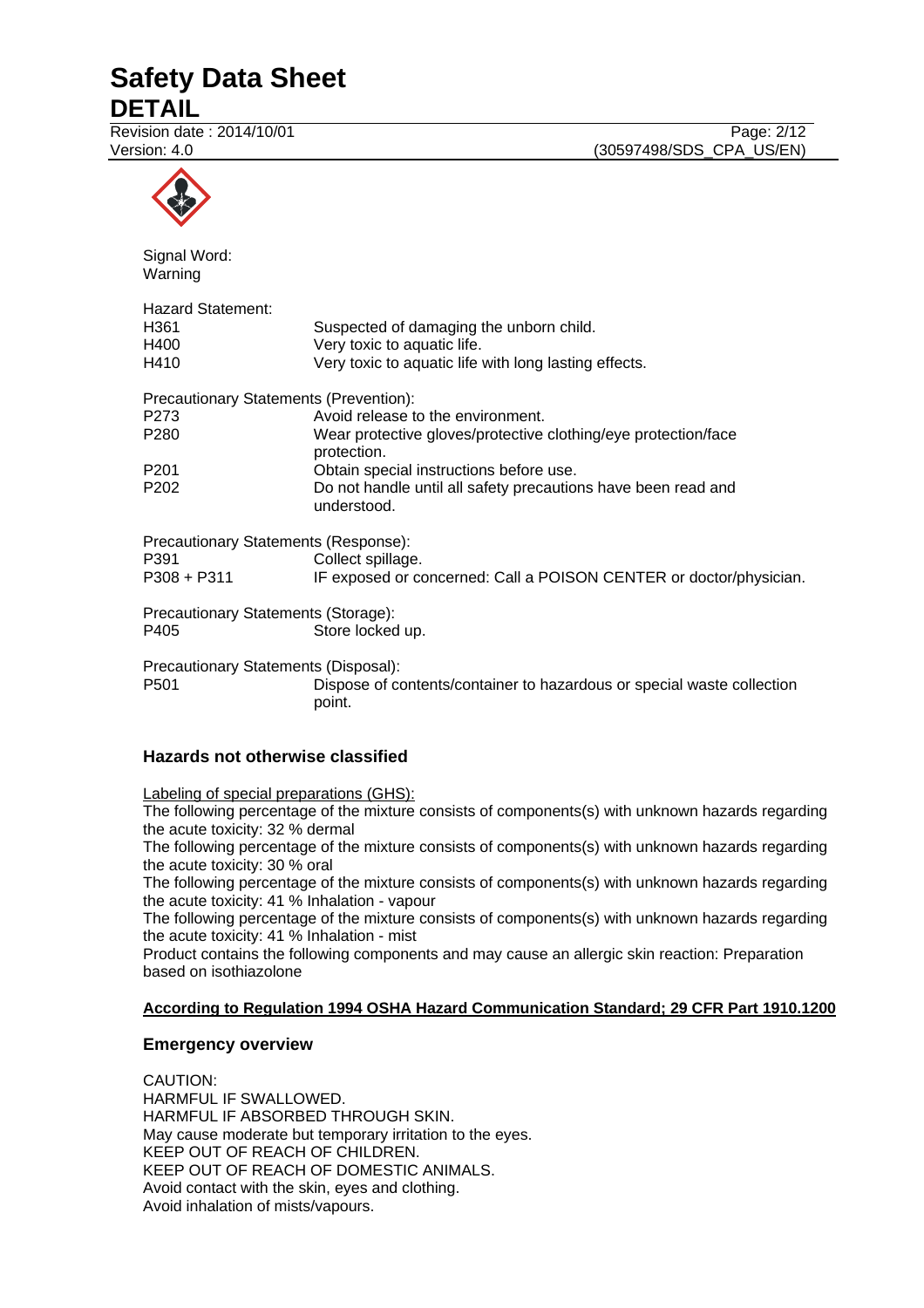Revision date : 2014/10/01 Page: 3/12

Version: 4.0 (30597498/SDS\_CPA\_US/EN)

Wash thoroughly after handling.

# **3. Composition / Information on Ingredients**

# **According to Regulation 2012 OSHA Hazard Communication Standard; 29 CFR Part 1910.1200**

**CAS Number Content (W/W) Chemical name** 372137-35-4 29.74 % Saflufenacil

### **According to Regulation 1994 OSHA Hazard Communication Standard; 29 CFR Part 1910.1200**

**CAS Number Content (W/W) Chemical name** 372137-35-4 29.74 % Saflufenacil  $57-55-6$   $>5.0 - 5.0 - 10.0$  % Propylene glycol  $>= 60.0 - 70.0$  % Proprietary ingredients

# **4. First-Aid Measures**

### **Description of first aid measures**

### **General advice:**

First aid providers should wear personal protective equipment to prevent exposure. Remove contaminated clothing. Move person to fresh air. If person is not breathing, call 911 or ambulance, then give artificial respiration, preferably mouth-to-mouth if possible. Call a poison control center or physician for treatment advice. Have the product container or label with you when calling a poison control center or doctor or going for treatment.

### **If inhaled:**

Keep patient calm, remove to fresh air, seek medical attention.

### **If on skin:**

Wash thoroughly with soap and water.

### **If in eyes:**

Wash affected eyes for at least 15 minutes under running water with eyelids held open.

### **If swallowed:**

Immediately rinse mouth and then drink 200-300 ml of water, seek medical attention.

### **Most important symptoms and effects, both acute and delayed**

Symptoms: The most important known symptoms and effects are described in the labelling (see section 2) and/or in section 11., Further important symptoms and effects are so far not known.

### **Indication of any immediate medical attention and special treatment needed**

#### Note to physician

Treatment: Treat according to symptoms (decontamination, vital functions), no known specific antidote.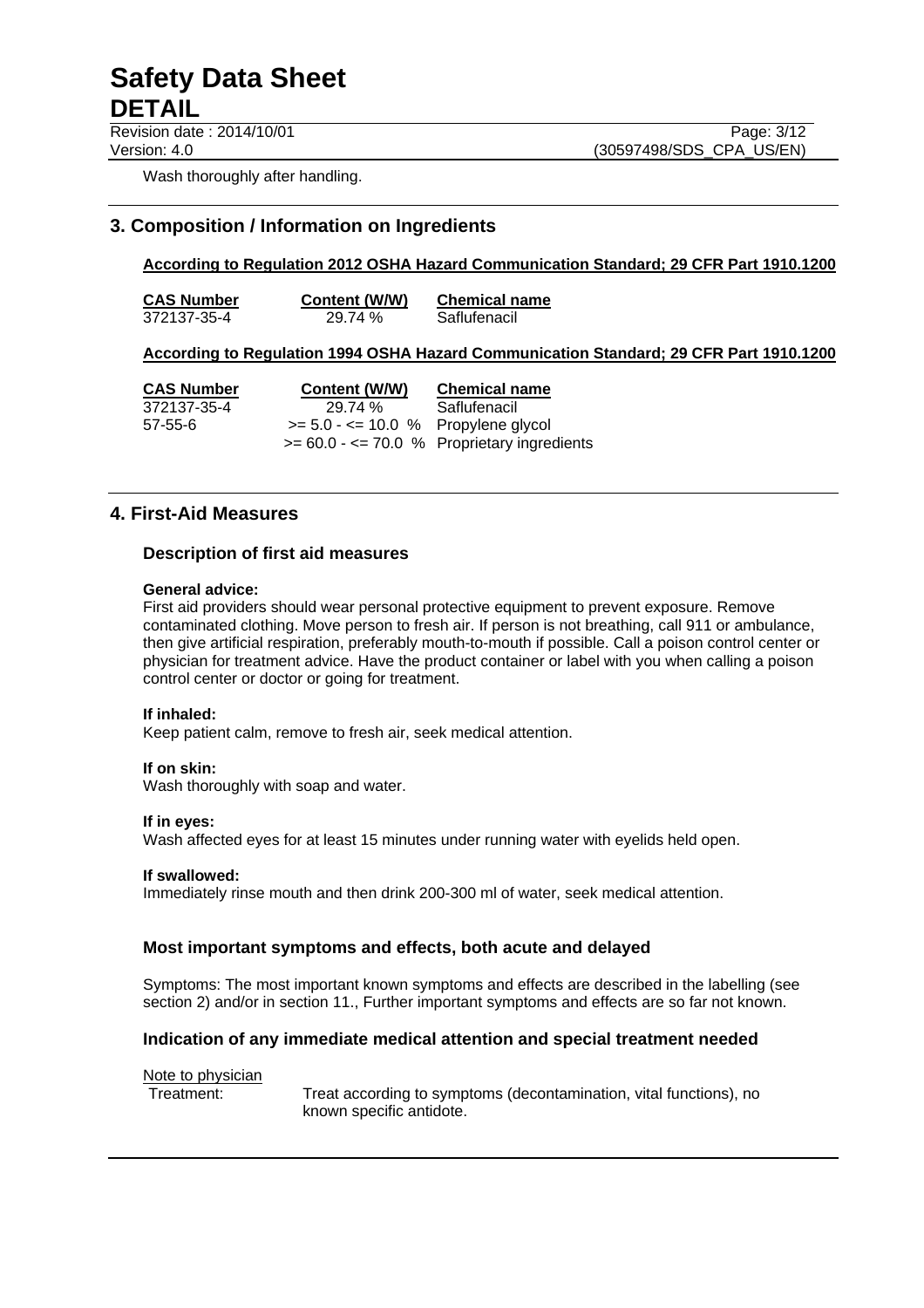# Revision date : 2014/10/01 Page: 4/12

# **5. Fire-Fighting Measures**

# **Extinguishing media**

Suitable extinguishing media: foam, dry powder, carbon dioxide, water spray

# **Special hazards arising from the substance or mixture**

Hazards during fire-fighting: carbon monoxide, carbon dioxide, Hydrocarbons, sulfur oxides, nitrogen oxides, halogenated compounds If product is heated above decomposition temperature, toxic vapours will be released. The substances/groups of substances mentioned can be released in case of fire.

# **Advice for fire-fighters**

Protective equipment for fire-fighting: Wear self-contained breathing apparatus and chemical-protective clothing.

# **6. Accidental release measures**

# **Personal precautions, protective equipment and emergency procedures**

Take appropriate protective measures. Clear area. Shut off source of leak only under safe conditions. Extinguish sources of ignition nearby and downwind. Ensure adequate ventilation. Wear suitable personal protective clothing and equipment.

# **Environmental precautions**

Do not discharge into the subsoil/soil. Do not discharge into drains/surface waters/groundwater.

# **Methods and material for containment and cleaning up**

Dike spillage. Pick up with suitable absorbent material. Place into suitable containers for reuse or disposal in a licensed facility. Spilled substance/product should be recovered and applied according to label rates whenever possible. If application of spilled substance/product is not possible, then spills should be contained, solidified, and placed in suitable containers for disposal. After decontamination, spill area can be washed with water. Collect wash water for approved disposal.

# **7. Handling and Storage**

# **Precautions for safe handling**

RECOMMENDATIONS ARE FOR MANUFACTURING, COMMERCIAL BLENDING, AND PACKAGING WORKERS. PESTICIDE APPLICATORS & WORKERS must refer to the Product Label and Directions for Use attached to the product for Agricultural Use Requirements in accordance with the EPA Worker Protection Standard 40 CFR part 170. Ensure adequate ventilation. Provide good ventilation of working area (local exhaust ventilation if necessary). Keep away from sources of ignition - No smoking. Keep container tightly sealed. Protect contents from the effects of light. Protect against heat. Protect from air. Handle and open container with care. Do not open until ready to use. Once container is opened, content should be used as soon as possible. Avoid aerosol formation. Avoid dust formation. Provide means for controlling leaks and spills. Do not return residues to the storage containers. Follow label warnings even after container is emptied. The substance/ product may be handled only by appropriately trained personnel. Avoid all direct contact with the substance/product. Avoid contact with the skin, eyes and clothing. Avoid inhalation of dusts/mists/vapours. Wear suitable personal protective clothing and equipment.

Protection against fire and explosion: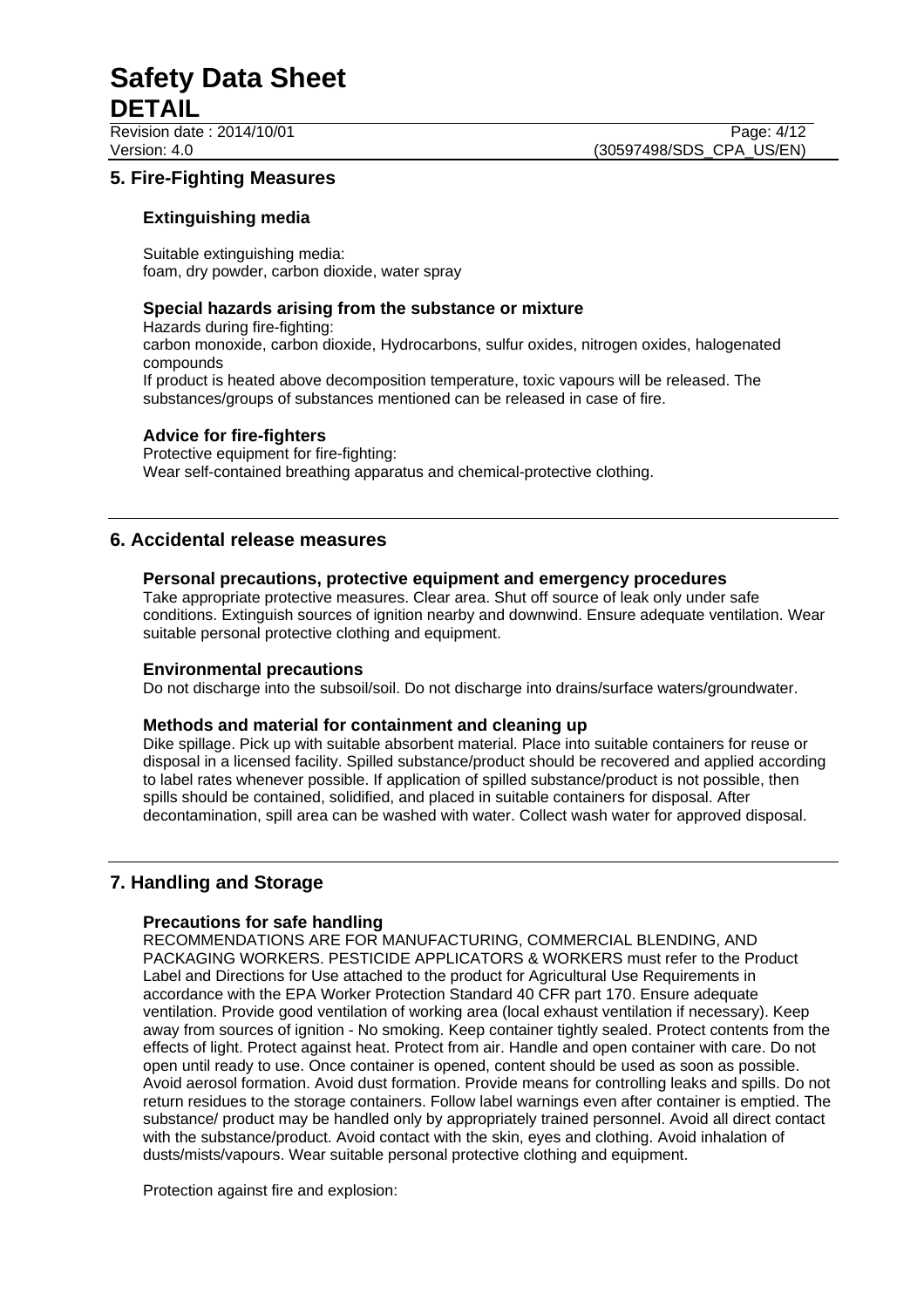Revision date : 2014/10/01 Page: 5/12 Version: 4.0 (30597498/SDS\_CPA\_US/EN)

No special precautions necessary. The substance/product is non-combustible. Product is not explosive.

# **Conditions for safe storage, including any incompatibilities**

Segregate from foods and animal feeds.

Further information on storage conditions: Keep away from heat. Protect from direct sunlight. Keep only in the original container in a cool, dry, well-ventilated place away from ignition sources, heat or flame. Protect containers from physical damage. Protect against contamination. The authority permits and storage regulations must be observed.

Protect from temperatures below: -5 °C

Changes in the properties of the product may occur if substance/product is stored below indicated temperature for extended periods of time.

Protect from temperatures above: 40 °C

Changes in the properties of the product may occur if substance/product is stored above indicated temperature for extended periods of time.

# **8. Exposure Controls/Personal Protection**

### **Users of a pesticidal product should refer to the product label for personal protective equipment requirements.**

### **Advice on system design:**

Whenever possible, engineering controls should be used to minimize the need for personal protective equipment.

### **Personal protective equipment**

### **RECOMMENDATIONS FOR MANUFACTURING, COMMERCIAL BLENDING, AND PACKAGING WORKERS:**

### **Respiratory protection:**

Wear respiratory protection if ventilation is inadequate. Wear a NIOSH-certified (or equivalent) organic vapour/particulate respirator. For situations where the airborne concentrations may exceed the level for which an air purifying respirator is effective, or where the levels are unknown or Immediately Dangerous to Life or Health (IDLH), use NIOSH-certified full facepiece pressure demand self-contained breathing apparatus (SCBA) or a full facepiece pressure demand supplied-air respirator (SAR) with escape provisions.

#### **Hand protection:**

Chemical resistant protective gloves, Protective glove selection must be based on the user's assessment of the workplace hazards.

#### **Eye protection:**

Safety glasses with side-shields. Tightly fitting safety goggles (chemical goggles). Wear face shield if splashing hazard exists.

### **Body protection:**

Body protection must be chosen depending on activity and possible exposure, e.g. head protection, apron, protective boots, chemical-protection suit.

### **General safety and hygiene measures:**

Wear long sleeved work shirt and long work pants in addition to other stated personal protective equipment. Work place should be equipped with a shower and an eye wash. Handle in accordance with good industrial hygiene and safety practice. Personal protective equipment should be decontaminated prior to reuse. Gloves must be inspected regularly and prior to each use. Replace if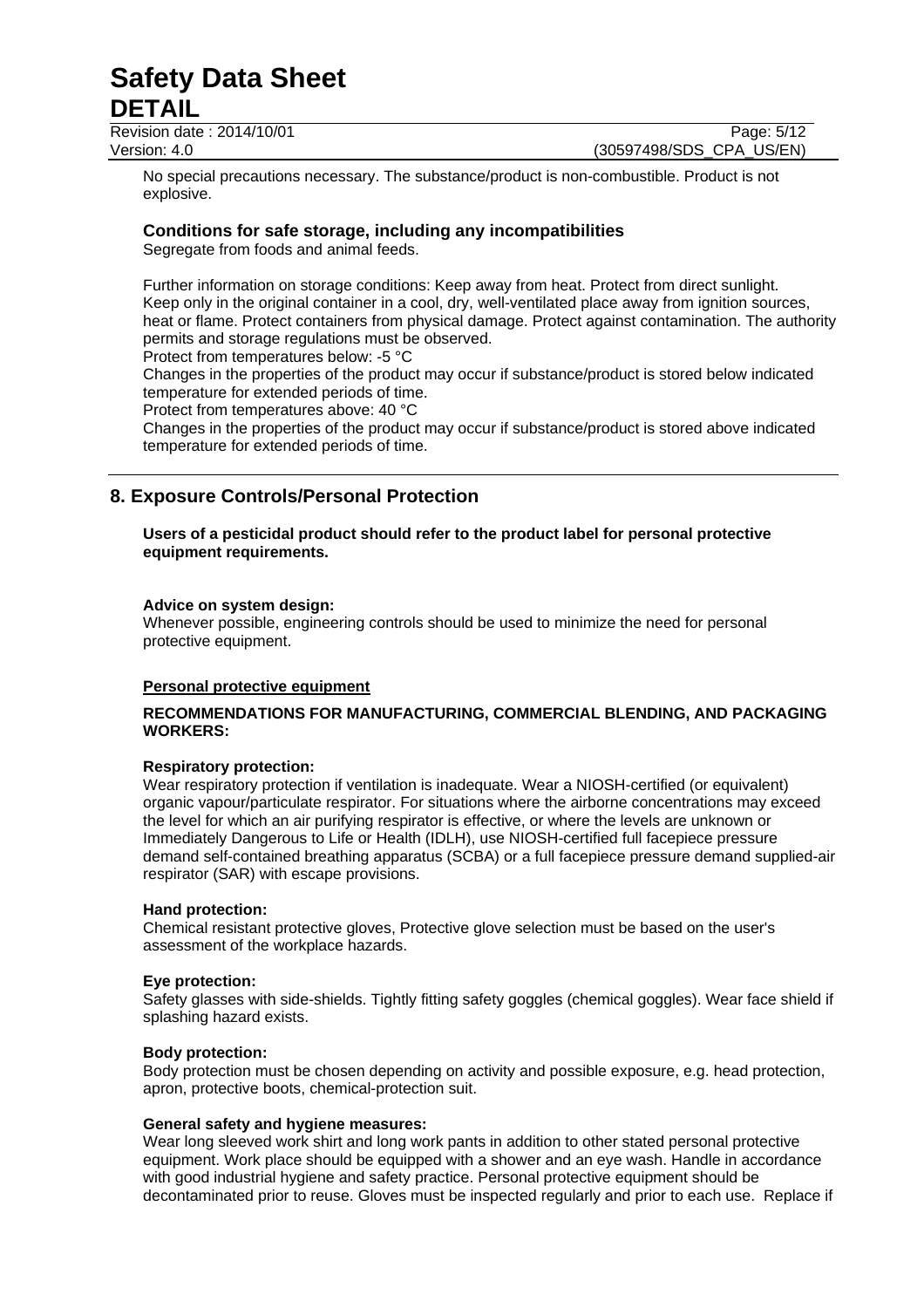Revision date : 2014/10/01 Page: 6/12

necessary (e.g. pinhole leaks). Take off immediately all contaminated clothing. Store work clothing separately. Hands and/or face should be washed before breaks and at the end of the shift. No eating, drinking, smoking or tobacco use at the place of work. Keep away from food, drink and animal feeding stuffs.

# **9. Physical and Chemical Properties**

| Form:<br>Odour:                                | liquid<br>faint odour, fruity                                                                  |                                                                                                                        |  |
|------------------------------------------------|------------------------------------------------------------------------------------------------|------------------------------------------------------------------------------------------------------------------------|--|
| Odour threshold:                               |                                                                                                | Not determined due to potential health<br>hazard by inhalation.                                                        |  |
| Colour:                                        | white                                                                                          |                                                                                                                        |  |
| pH value:                                      | approx. $4 - 6$                                                                                | (approx. 20 °C) (as aqueous<br>suspension)                                                                             |  |
| boiling temperature:                           | 100 °C                                                                                         |                                                                                                                        |  |
| Sublimation point:<br>Flash point:             |                                                                                                | No applicable information available.<br>No flash point - Measurement made up to<br>the boiling point.                  |  |
| Flammability:                                  | not applicable                                                                                 |                                                                                                                        |  |
| Lower explosion limit:                         |                                                                                                | As a result of our experience with this<br>product and our knowledge of its<br>composition we do not expect any hazard |  |
|                                                |                                                                                                | as long as the product is used                                                                                         |  |
|                                                |                                                                                                | appropriately and in accordance with the<br>intended use.                                                              |  |
| Upper explosion limit:                         |                                                                                                | As a result of our experience with this                                                                                |  |
|                                                |                                                                                                | product and our knowledge of its                                                                                       |  |
|                                                |                                                                                                | composition we do not expect any hazard<br>as long as the product is used                                              |  |
|                                                |                                                                                                | appropriately and in accordance with the                                                                               |  |
|                                                |                                                                                                | intended use.                                                                                                          |  |
| Autoignition:                                  | 443 °C                                                                                         | (Directive 92/69/EEC, A.15)                                                                                            |  |
| Vapour pressure:                               | approx. 23 hPa                                                                                 | Information applies to the<br>(20 °C)                                                                                  |  |
|                                                |                                                                                                | solvent.                                                                                                               |  |
| Density:                                       | 9.6 Lb/USg                                                                                     | (68 °F)                                                                                                                |  |
| Relative density:                              |                                                                                                | No applicable information available.                                                                                   |  |
| Vapour density:<br>Partitioning coefficient n- |                                                                                                | not applicable<br>No applicable information available.                                                                 |  |
| octanol/water (log Pow):                       |                                                                                                |                                                                                                                        |  |
| Thermal decomposition:                         |                                                                                                | No decomposition if stored and handled as                                                                              |  |
|                                                | prescribed/indicated.                                                                          |                                                                                                                        |  |
| Viscosity, dynamic:                            | 33 mPa.s                                                                                       | (20 °C)                                                                                                                |  |
| Viscosity, kinematic:                          |                                                                                                | No applicable information available.                                                                                   |  |
| Solubility in water:                           |                                                                                                | dispersible                                                                                                            |  |
| Solubility (quantitative):                     |                                                                                                | No applicable information available.                                                                                   |  |
| Solubility (qualitative):                      | No applicable information available.                                                           |                                                                                                                        |  |
| Other Information:                             | Evaporation rate:<br>not applicable<br>The product has not been tested. The statement has been |                                                                                                                        |  |
|                                                | derived from substances/products of a similar structure or<br>composition.                     |                                                                                                                        |  |
|                                                |                                                                                                |                                                                                                                        |  |

# **10. Stability and Reactivity**

# **Reactivity**

No hazardous reactions if stored and handled as prescribed/indicated.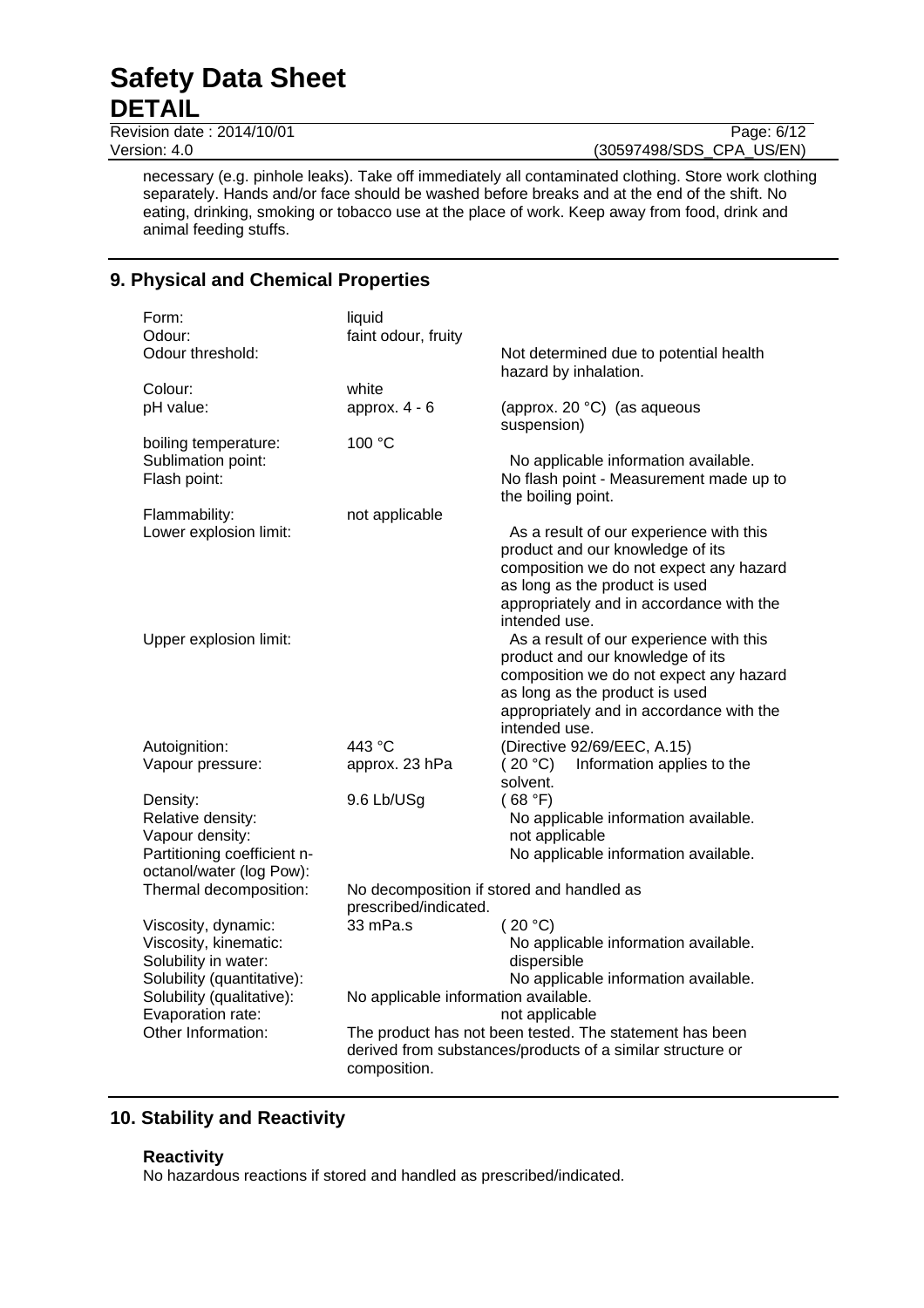Revision date : 2014/10/01 Page: 7/12

Version: 4.0 (30597498/SDS\_CPA\_US/EN)

Oxidizing properties: not fire-propagating (Directive 2004/73/EC, A.21)

# **Chemical stability**

The product is stable if stored and handled as prescribed/indicated.

### **Possibility of hazardous reactions**

No hazardous reactions if stored and handled as prescribed/indicated.

### **Conditions to avoid**

Avoid all sources of ignition: heat, sparks, open flame. Avoid prolonged storage. Avoid electro-static discharge. Avoid contamination. Avoid prolonged exposure to extreme heat. Avoid extreme temperatures.

### **Incompatible materials**

strong bases, strong acids, strong oxidizing agents

### **Hazardous decomposition products**

Decomposition products:

Hazardous decomposition products: No hazardous decomposition products if stored and handled as prescribed/indicated.

Thermal decomposition:

No decomposition if stored and handled as prescribed/indicated.

# **11. Toxicological information**

# **Primary routes of exposure**

Routes of entry for solids and liquids are ingestion and inhalation, but may include eye or skin contact. Routes of entry for gases include inhalation and eye contact. Skin contact may be a route of entry for liquefied gases.

# **Acute Toxicity/Effects**

Acute toxicity

Assessment of acute toxicity: Slightly toxic after single ingestion. Relatively nontoxic after short-term skin contact. Relatively nontoxic after short-term inhalation.

Oral Type of value: LD50 Species: rat Value: > 2,000 mg/kg No mortality was observed.

Inhalation Type of value: LC50 Species: rat Value: > 5.5 mg/l Exposure time: 4 h An aerosol was tested. No mortality was observed.

Dermal Type of value: LD50 Species: rat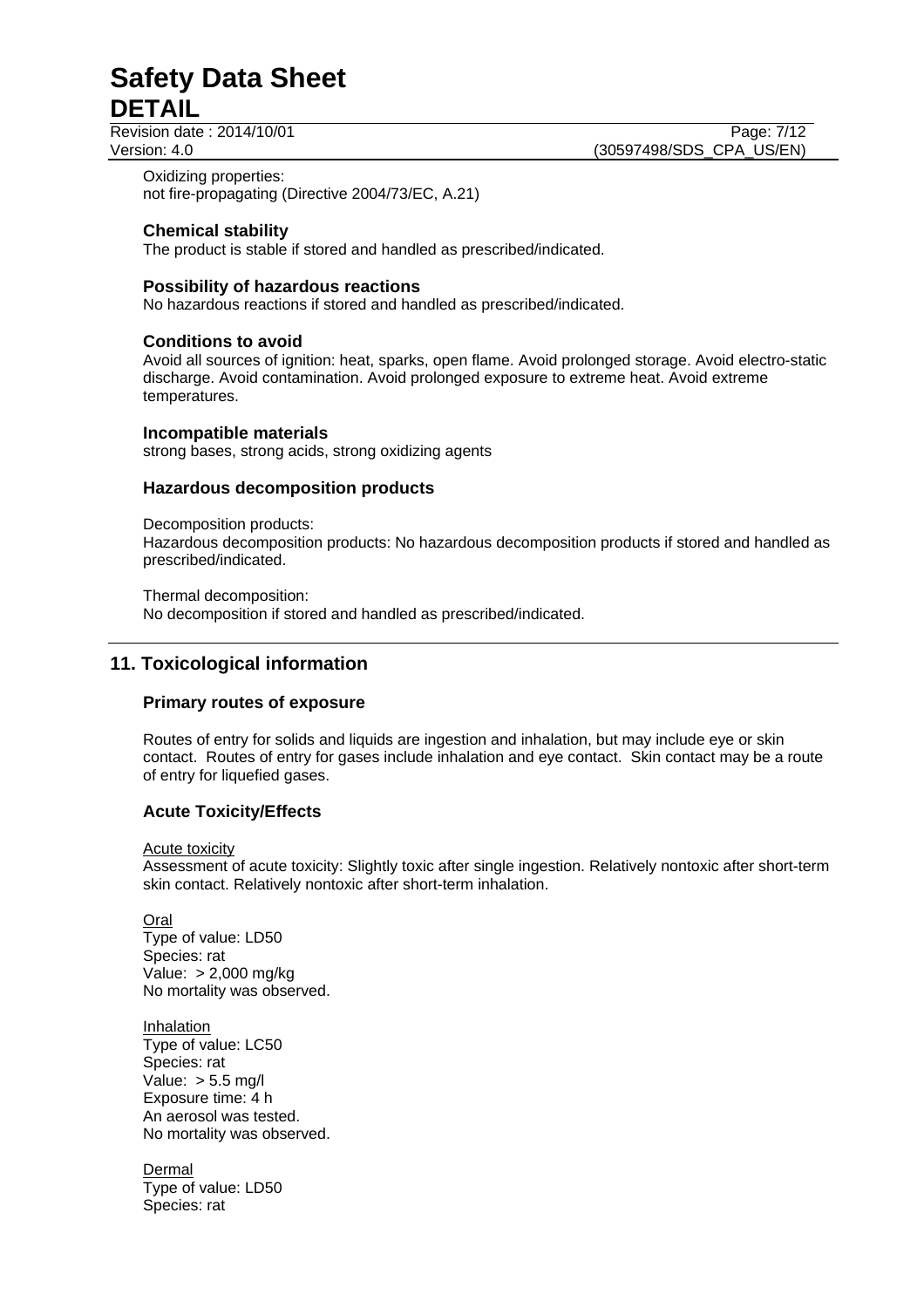Revision date : 2014/10/01 Page: 8/12 Version: 4.0 (30597498/SDS\_CPA\_US/EN)

Value: > 5,000 mg/kg No mortality was observed.

Assessment other acute effects No applicable information available.

### **Sensitization**

Assessment of sensitization: Skin sensitizing effects were not observed in animal studies.

modified Buehler test Species: guinea pig Result: Skin sensitizing effects were not observed in animal studies.

### **Chronic Toxicity/Effects**

### Repeated dose toxicity

Assessment of repeated dose toxicity: The product has not been tested. The statement has been derived from the properties of the individual components. No substance-specific organtoxicity was observed after repeated administration to animals.

#### Genetic toxicity

Assessment of mutagenicity: The product has not been tested. The statement has been derived from the properties of the individual components. Mutagenicity tests revealed no genotoxic potential.

### **Carcinogenicity**

Assessment of carcinogenicity: The product has not been tested. The statement has been derived from the properties of the individual components. The results of various animal studies gave no indication of a carcinogenic effect.

#### Reproductive toxicity

Assessment of reproduction toxicity: The product has not been tested. The statement has been derived from the properties of the individual components. The results of animal studies gave no indication of a fertility impairing effect.

### **Teratogenicity**

Assessment of teratogenicity: The product has not been tested. The statement has been derived from the properties of the individual components.

### *Information on: saflufenacil*

*Assessment of teratogenicity: Indications of possible developmental toxicity/teratogenicity were seen in animal studies.* 

----------------------------------

Other Information Misuse can be harmful to health.

# **Symptoms of Exposure**

The most important known symptoms and effects are described in the labelling (see section 2) and/or in section 11., Further important symptoms and effects are so far not known.

# **12. Ecological Information**

# **Toxicity**

Aquatic toxicity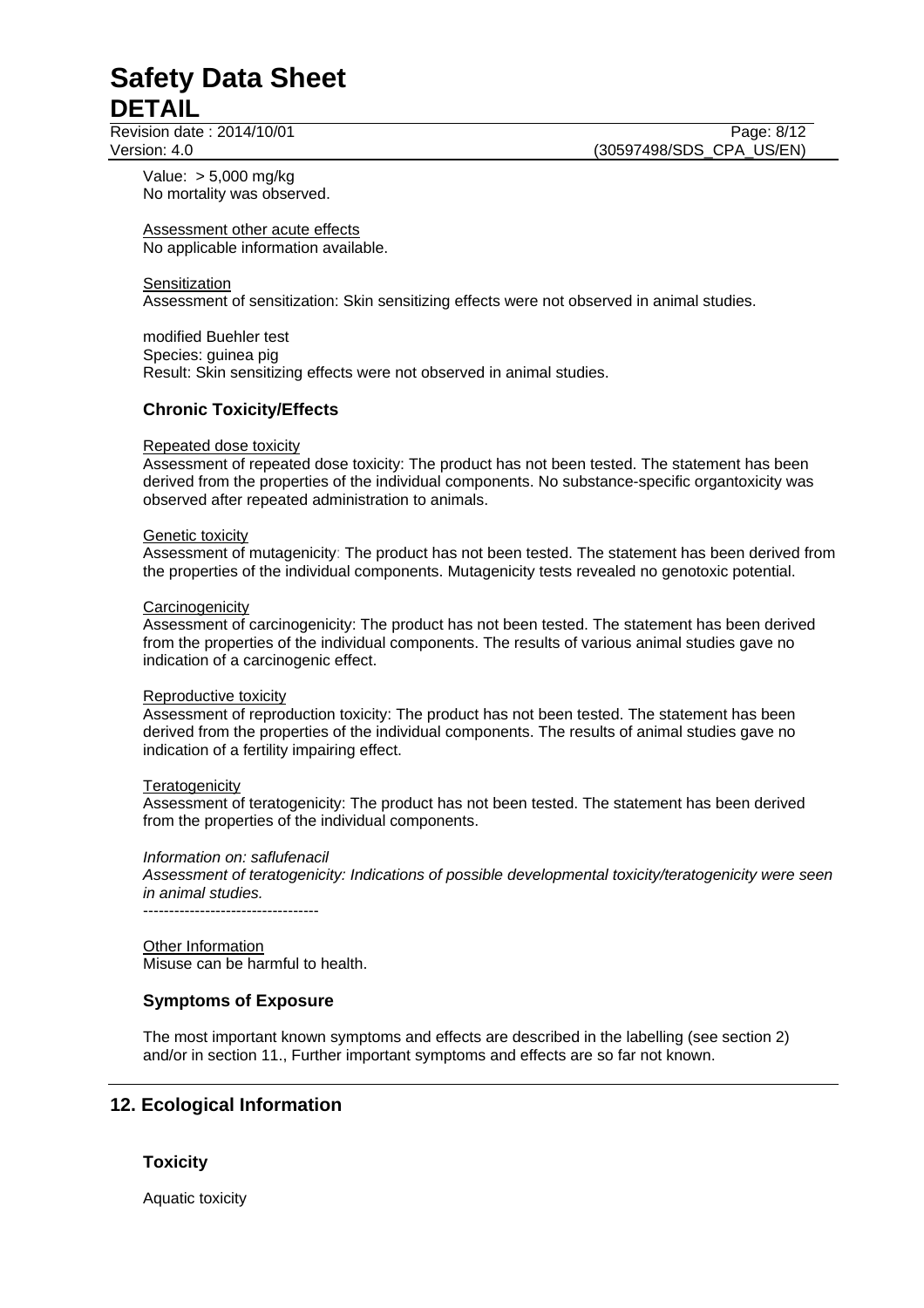Revision date : 2014/10/01 Page: 9/12

Version: 4.0 (30597498/SDS\_CPA\_US/EN)

Assessment of aquatic toxicity:

There is a high probability that the product is not acutely harmful to fish. There is a high probability that the product is not acutely harmful to aquatic invertebrates. Very toxic (acute effect) to aquatic plants.

Toxicity to fish

*Information on: saflufenacil LC50 (96 h) > 96.8 mg/l, Pimephales promelas (OECD Guideline 203, static) No observed effect concentration (33 d) >= 9.7 mg/l, Pimephales promelas (OECD Guideline 203, static)*  ----------------------------------

Aquatic invertebrates

*Information on: saflufenacil EC50 (96 h) 8.0 mg/l, Daphnia magna (static)*  ----------------------------------

Aquatic plants

*Information on: saflufenacil EC50 (96 h) 0.113 mg/l (growth rate), Pseudokirchneriella subcapitata (OECD Guideline 201, static)*  ----------------------------------

Assessment of terrestrial toxicity With high probability not acutely harmful to terrestrial organisms.

# **Persistence and degradability**

Assessment biodegradation and elimination (H2O)

*Information on: saflufenacil* 

*Not readily biodegradable (by OECD criteria).* 

----------------------------------

# **Bioaccumulative potential**

Assessment bioaccumulation potential

*Information on: saflufenacil* 

*Because of the n-octanol/water distribution coefficient (log Pow) accumulation in organisms is not to be expected.* 

----------------------------------

# **Mobility in soil**

Assessment transport between environmental compartments The product has not been tested. The statement has been derived from the properties of the individual components.

*Information on: saflufenacil* 

*Following exposure to soil, the product trickles away and can - dependant on degradation - be transported to deeper soil areas with larger water loads.* ----------------------------------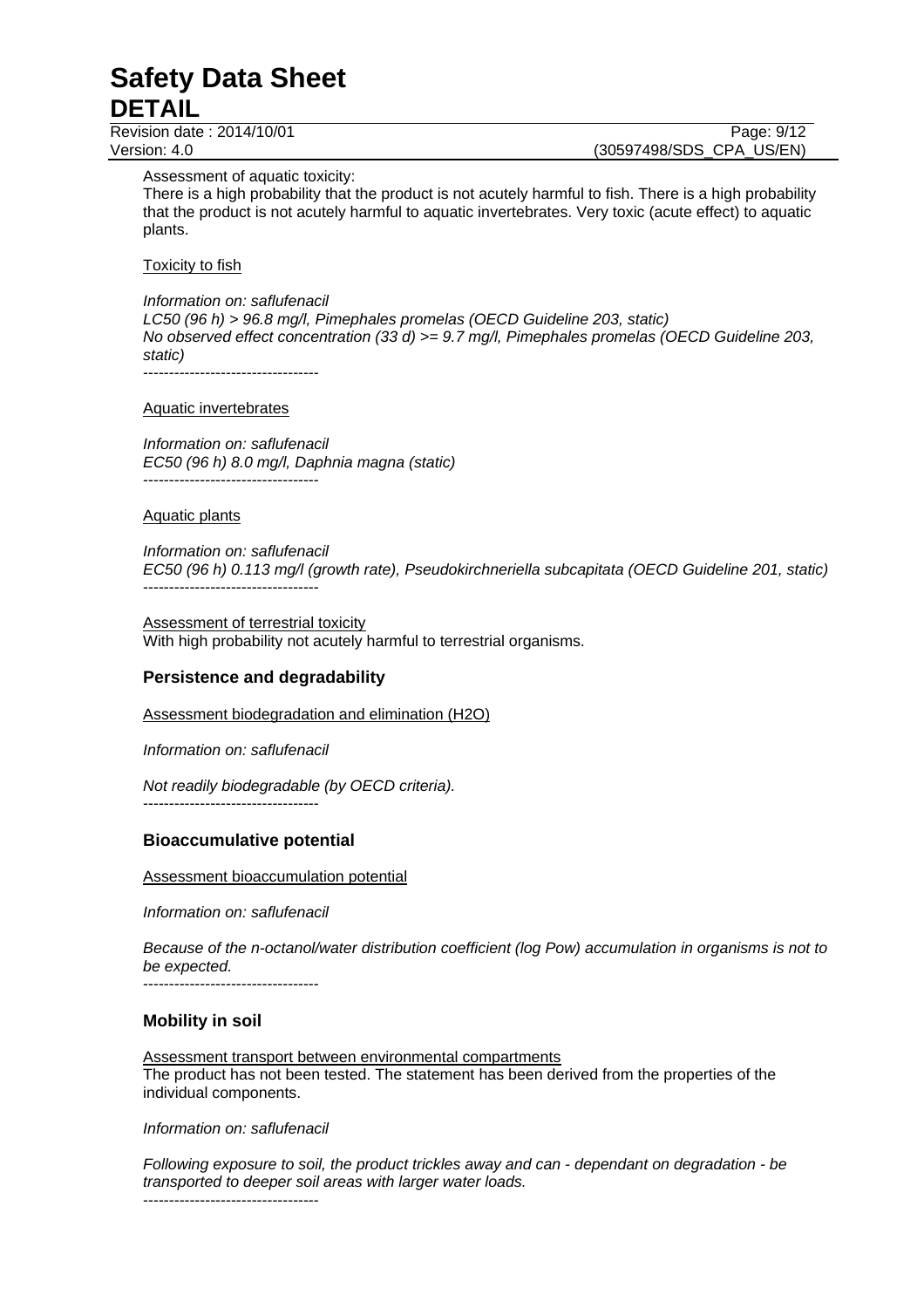Revision date : 2014/10/01

# **13. Disposal considerations**

### **Waste disposal of substance:**

Pesticide wastes are regulated. Improper disposal of excess pesticide, spray mix or rinsate is a violation of federal law. If pesticide wastes cannot be disposed of according to label instructions, contact the State Pesticide or Environmental Control Agency or the Hazardous Waste representative at the nearest EPA Regional Office for guidance.

### **Container disposal:**

Rinse thoroughly at least three times (triple rinse) in accordance with EPA recommendations. Consult state or local disposal authorities for approved alternative procedures such as container recycling. Recommend crushing, puncturing or other means to prevent unauthorized use of used containers.

### **RCRA:**

This product is not regulated by RCRA.

# **14. Transport Information**

**Land transport**  USDOT

Not classified as a dangerous good under transport regulations

| Sea transport<br>IMDG.                                                                                       |                                                                                                                                     |
|--------------------------------------------------------------------------------------------------------------|-------------------------------------------------------------------------------------------------------------------------------------|
| Hazard class:<br>Packing group:<br>ID number:<br>Hazard label:<br>Marine pollutant:<br>Proper shipping name: | 9<br>Ш<br><b>UN 3082</b><br>9, EHSM<br><b>YES</b><br>ENVIRONMENTALLY HAZARDOUS SUBSTANCE, LIQUID,<br>N.O.S. (contains SAFLUFENACIL) |
| Air transport<br><b>IATA/ICAO</b>                                                                            |                                                                                                                                     |
| Hazard class:<br>Packing group:<br>ID number:<br>Hazard label:<br>Proper shipping name:                      | 9<br>Ш<br><b>UN 3082</b><br>9, EHSM<br>ENVIRONMENTALLY HAZARDOUS SUBSTANCE, LIQUID,<br>N.O.S. (contains SAFLUFENACIL)               |

# **15. Regulatory Information**

# **Federal Regulations**

|                      | <b>Registration status:</b> |         |
|----------------------|-----------------------------|---------|
| $\sim$ $\sim$ $\sim$ |                             | $-\sim$ |

Chemical TSCA, US blocked / not listed

Crop Protection TSCA, US released / exempt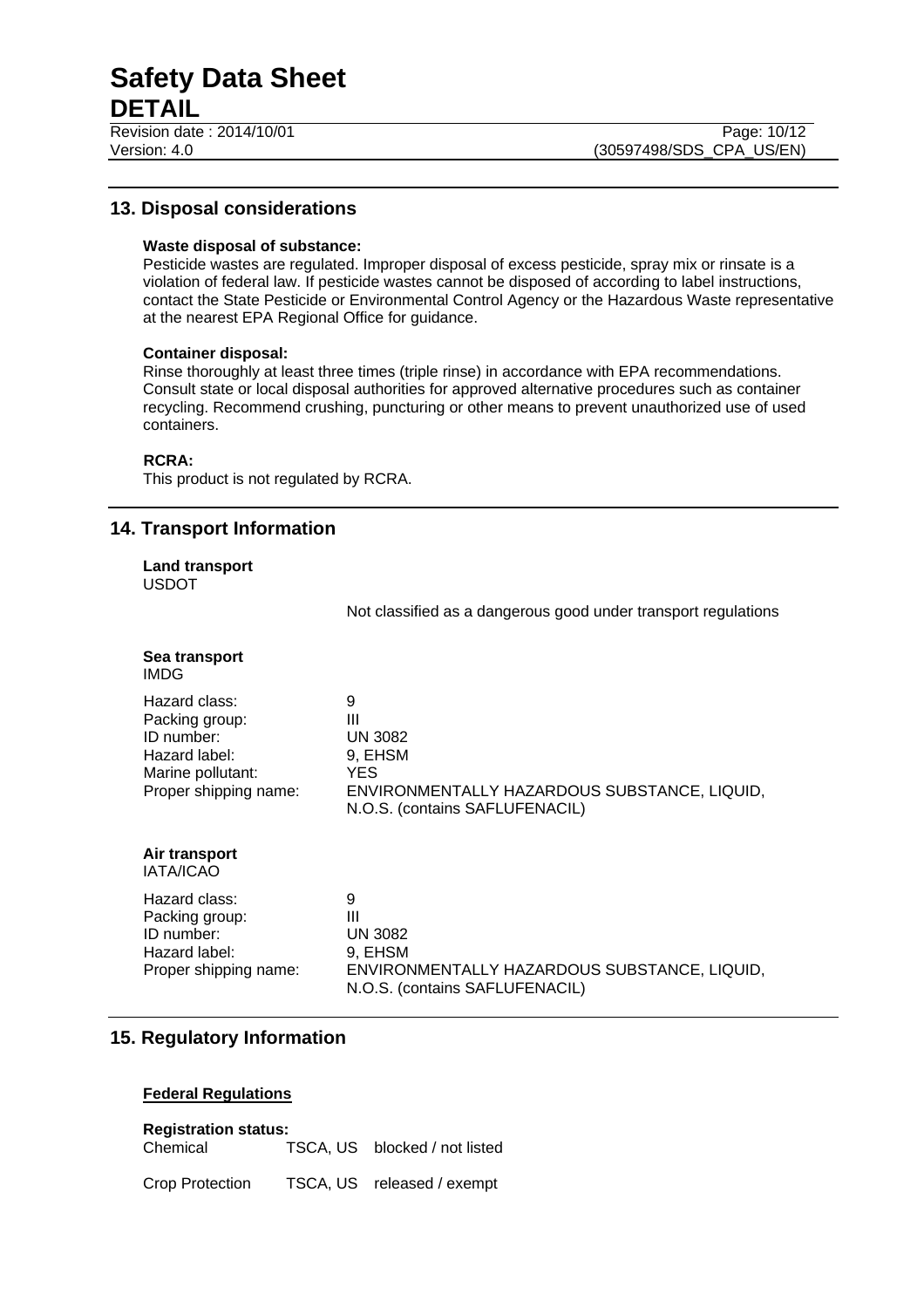Version: 4.0 (30597498/SDS\_CPA\_US/EN)

### **EPCRA 311/312 (Hazard categories):** Chronic;

### **State regulations**

| <b>State RTK</b> | <b>CAS Number</b> | <b>Chemical name</b> |
|------------------|-------------------|----------------------|
| PA               | 57-55-6           | Propylene glycol     |

### **CA Prop. 65:**

Risk assessment indicates No Significant Risk Levels for Carcinogens and No Maximum Allowable Dose Levels for Chemicals Causing Reproductive Toxicity are expected when using this product as labeled for agricultural or residential use.

### **Labeling requirements under FIFRA**

This chemical is a pesticide product registered by the Environmental Protection Agency and is subject to certain labeling requirements under federal pesticide law. These requirements differ from the classification criteria and hazard information required for safety data sheets, and workplace labels of non-pesticide chemicals. Following is the hazard information as required on the pesticide label.

CAUTION: KEEP OUT OF REACH OF CHILDREN. KEEP OUT OF REACH OF DOMESTIC ANIMALS. HARMFUL IF SWALLOWED. HARMFUL IF ABSORBED THROUGH SKIN. May cause moderate but temporary irritation to the eyes. Avoid contact with the skin, eyes and clothing. Avoid inhalation of mists/vapours. Wash thoroughly after handling.

# **16. Other Information**

**SDS Prepared by:**  BASF NA Product Regulations SDS Prepared on: 2014/10/01

We support worldwide Responsible Care® initiatives. We value the health and safety of our employees, customers, suppliers and neighbors, and the protection of the environment. Our commitment to Responsible Care is integral to conducting our business and operating our facilities in a safe and environmentally responsible fashion, supporting our customers and suppliers in ensuring the safe and environmentally sound handling of our products, and minimizing the impact of our operations on society and the environment during production, storage, transport, use and disposal of our products.

IMPORTANT: WHILE THE DESCRIPTIONS, DESIGNS, DATA AND INFORMATION CONTAINED HEREIN ARE PRESENTED IN GOOD FAITH AND BELIEVED TO BE ACCURATE , IT IS PROVIDED FOR YOUR GUIDANCE ONLY. BECAUSE MANY FACTORS MAY AFFECT PROCESSING OR APPLICATION/USE, WE RECOMMEND THAT YOU MAKE TESTS TO DETERMINE THE SUITABILITY OF A PRODUCT FOR YOUR PARTICULAR PURPOSE PRIOR TO USE. NO WARRANTIES OF ANY KIND, EITHER EXPRESSED OR IMPLIED, INCLUDING